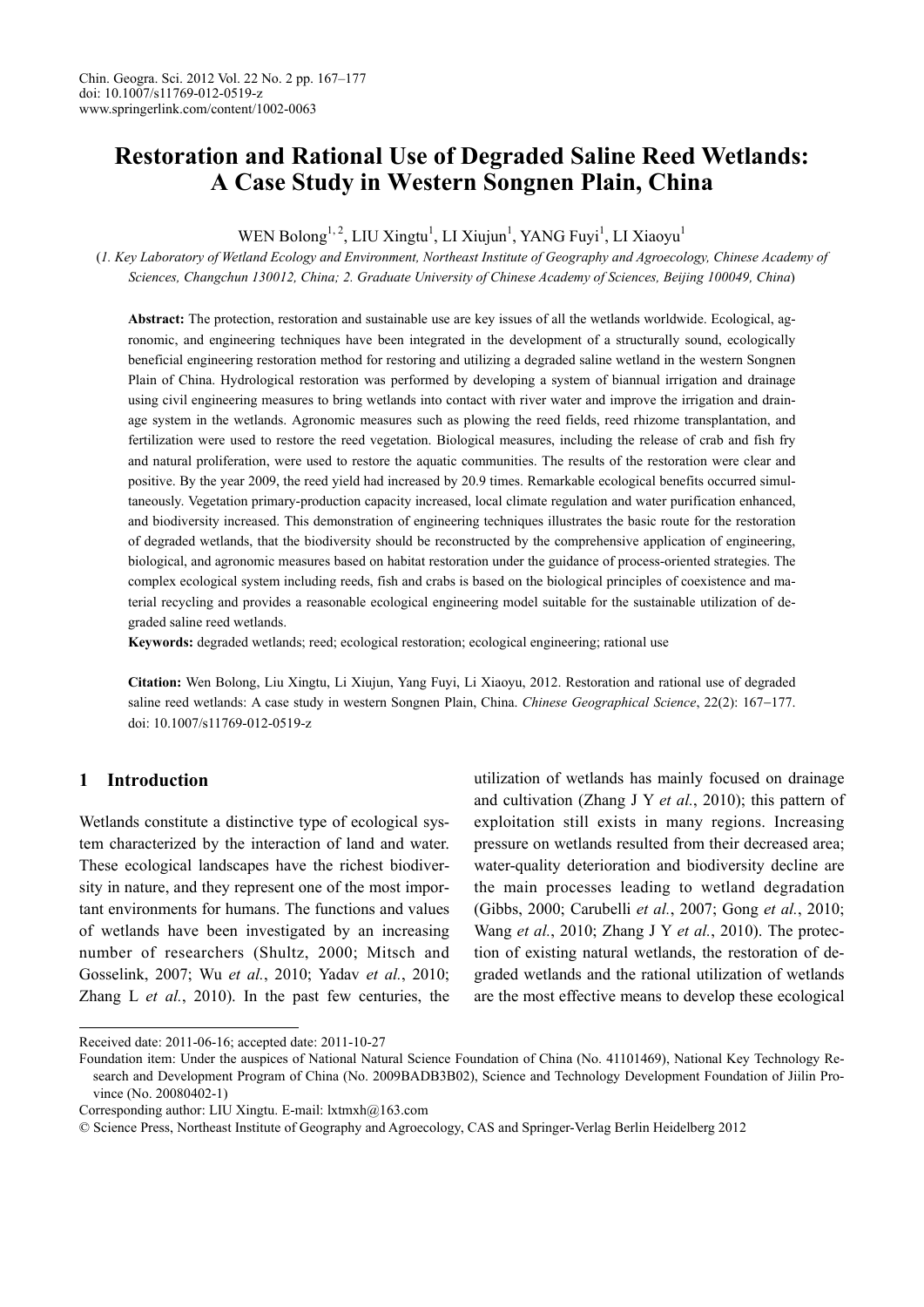systems in ways that yield ecological, social and economic benefits. The protection and sustainable utilization of wetlands are interconnected. The protection of wetlands requires the benefit of feedback from sustainable utilization, and sustainable utilization must be based on the protection of wetlands. The Ramsar Convention on Wetlands has reported that the potential for the sustainable utilization of wetlands is considered as the key criterion for determining whether a wetland area is designated as an internationally important wetland.

Researches on the restoration and reconstruction of important wetland functions have been conducted, both at home and abroad (Simenstad *et al.*, 2006; Jenkins and Greenway, 2007; Erwin, 2009; Qin and Mitsch, 2009). In the United States of America and in the southern Canada, the ecological restoration of marshes has mainly been associated with eutrophication as well as engineering and biological measures serving to control pollution and improve water quality and biodiversity (Mitsch and Wang, 2000; Miller and Fujii, 2010; Rodriguez and Lougheed, 2010). In Europe and in the northern Canada, the ecological restoration of marshes with oligotrophication has mainly been performed to increase the area of marshes and lake wetlands (Moss, 1990; White and Bayley, 1999). In China, studies of wetland ecological restoration and reconstruction were conducted slightly later but developed very quickly, especially in lake wetlands, river wetlands, urban wetlands, and coast wetlands in recent years (Wan *et al.*, 2001; Ji *et al.*, 2002; Li *et al.*, 2008; Wu *et al.*, 2008; Cui *et al.*, 2009). The technological models for restoration, reconstruction and sustainable utilization of wetland differ depending on the different environment, wetland type, the causes of degradation and restoration (Hopfensperger *et al.*, 2006; Moreno-Mateos and Comin, 2010).

The western Songnen Plain is an ecologically fragile zone in a semiarid region of China, however, there is concentrated distribution of saline wetlands. The total area of these wetlands is approximately  $1.6 \times 10^6$  ha, all the wetlands are degraded to various degrees. The Niuxintaobao reed wetlands located in the Huolinhe River basin were very dry, and the average height of the reeds was < 1 m, and some of these wetlands have become alkali-saline patches without vegetation, therefore, there is no harvest here. From 2005 to 2010, ecological restoration was conducted in the reed wetland in Niuxintaobao to explore restoration and reasonable utilization technique based on a rational utilization design and

appropriate engineering. The results of this study will provide an example useful for other types of wetland restoration and utilization.

### **2 Materials and Methods**

### **2.1 Study area**

The Niuxintaobao reed wetlands are located in the southwest of Da′an City, Jilin Province (45°13′–45°16′N, 123°15′–123°21′E) with the area of reed marshes being approximately 4000 ha (Fig. 1). This region is located in the Huolinhe River basin and has a monsoon climate with an average annual precipitation of 412.7 mm. In the rare high-flow years, the reed wetlands obtain their water supply from the flooding of the Huolinhe River; however, in average and low-flow years, they require water from Tao′erhe River to make up for the lack of water. There were seriously degraded reed wetlands in 2005. The degradation process of saline reed wetlands is often accompanied by severe salinization of soil and water, which, in turn, accelerates wetland degradation. The control of salinity and prevention of secondary salinization must be attached greater importance in the ecological restoration and reconstruction process.

In the study area, the main soil types were salinized peat soil and solonetzic soil, and soil quality before restoration in 2005 are shown in Table 1. The pH of the soils were higher than 10 except in the surface soil. The organic matter and total nitrogen contents of the wetland surface soil were higher with the values of 39.83 g/kg and 3621.40 mg/kg, respectively.

For all the waters in the wetlands before restoration in 2005, pH were in the range of 8.0–8.5, the salinity was less than 1000 mg/L, and the total alkalinity was less than 10 mmol/L (Table 2). Although the total alkalinity is higher than that of normal freshwater for aquaculture  $(1-3 \text{ mmol/L})$ , the saline waters were still suitable for breeding.

### **2.2 Experimental design**

Following the ecosystem principles of species coexistence and material circulation, a production system with multistage material consumption was constructed. Depending on the natural state and self-organization capabilities of the wetland system, the indigenous plants, animals and microorganisms adapted to conditions changed by artificial and natural ways (mainly anthro-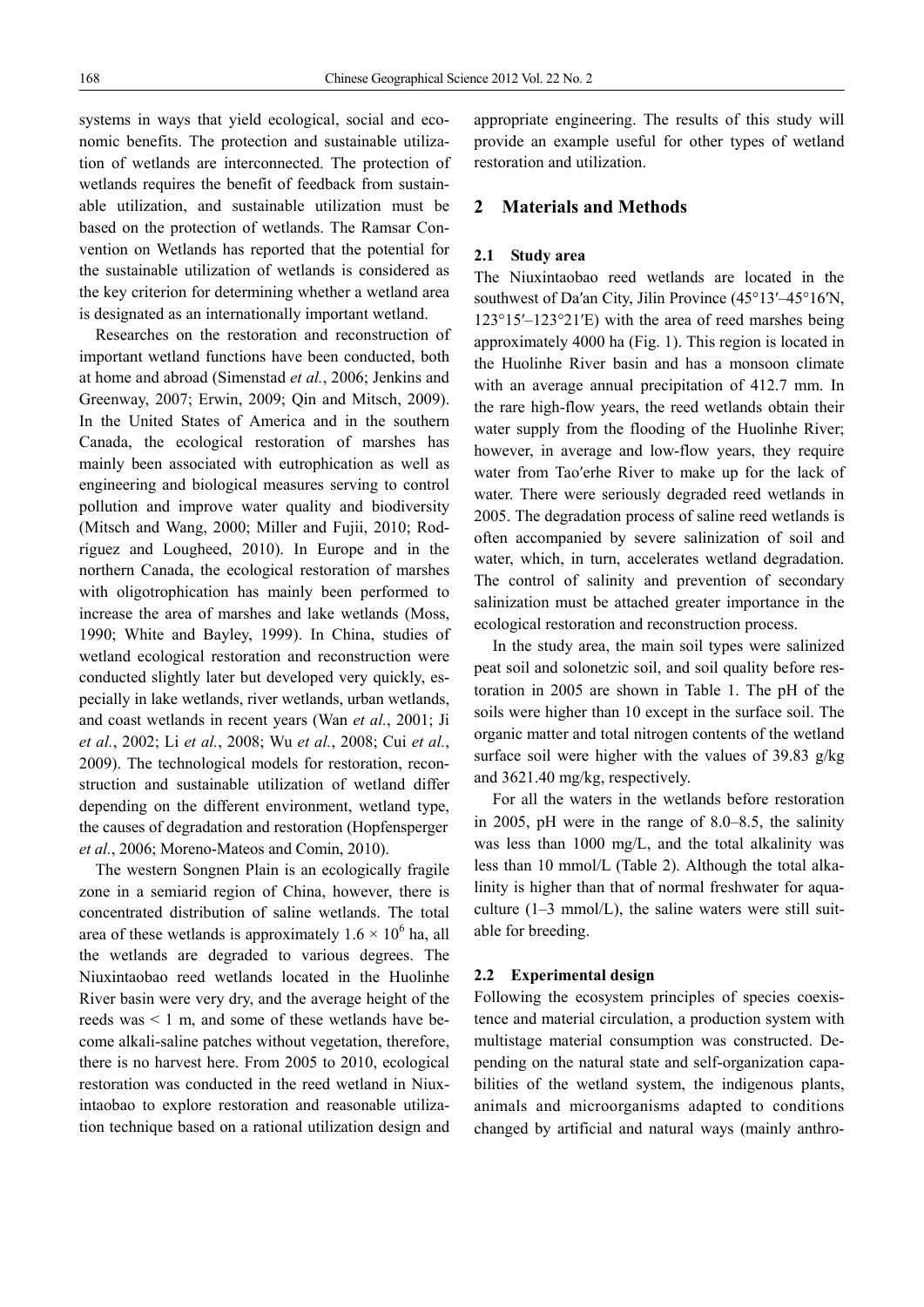

Fig. 1 Location of study area

| Table 1 Soil quality in demonstration zone before restoration in 2005 |  |  |  |
|-----------------------------------------------------------------------|--|--|--|
|                                                                       |  |  |  |

| Soil location            | Layer<br>(cm) | TN<br>(mg/kg) | TP<br>(mg/kg) | AN<br>(mg/kg) | AP<br>(mg/kg) | <b>OM</b><br>(g/kg) | pH    | Salinity<br>(g/kg) | $Na+$<br>(mg/kg) | $Ca^{2+}$ | $Cl^-$<br>$(mg/kg)$ $(mg/kg)$ | CO <sup>2</sup><br>(mg/kg) | HCO <sub>2</sub><br>(mg/kg) |
|--------------------------|---------------|---------------|---------------|---------------|---------------|---------------------|-------|--------------------|------------------|-----------|-------------------------------|----------------------------|-----------------------------|
|                          | $0 - 5$       | 3621.40       | 338.95        | 176.40        | 8.75          | 39.83               | 8.06  | $\overline{2}$     | 217.95           | 91.85     | 213.00                        | 0.00                       | 585.60                      |
| Reed                     | $5 - 30$      | 1085.99       | 114.60        | 42.00         | 1.65          | 4.73                | 10.05 | 7.9                | 525.00           | 863.20    | 443.75                        |                            | 360.00 5124.00              |
| wetlands                 | $30 - 60$     | 995.60        | 109.96        | 33.60         | 2.05          | 1.70                | 10.07 | 6.8                | 545.00           | 617.80    | 568.00                        |                            | 360.00 4392.00              |
|                          | $60 - 100$    | 554.24        | 105.00        | 25.20         | 1.75          | 0.85                | 10.03 | 8.0                | 1194.00          | 802.90    | 656.75                        |                            | 360.00 4758.00              |
|                          | $0 - 30$      | 1121.76       | 224.14        | 33.60         | 9.80          | 3.67                | 10.34 | 16.0               | 2370.50          |           | 1787.50 1011.75               | 1044.00 9369.60            |                             |
| Alkali-saline<br>patches | $30 - 75$     | 984.68        | 111.78        | 33.60         | 4.25          | 2.37                | 10.01 | 10.7               | 1683.00          | 859.60    | 816.50                        |                            | 360.00 6588.00              |
|                          | $75 - 100$    | 838.23        | 68.08         | 25.20         | 2.05          | 0.50                | 10.07 | 5.6                | 544.50           | 765.40    | 426.00                        |                            | 288.00 3294.00              |

Notes: TN, total nitrogen; TP, total phosphorus; AN, available nitrogen; AP, available phosphorus; OM, organic matter

Table 2 Water quality in demonstration zone before restoration in 2005

| Source of water | pH  | Salinity<br>(mg/L) | Total alkalinity<br>(mmol/L) | Ion concentration $(mg/L)$ |           |       |        |        |                              |                  |             |  |
|-----------------|-----|--------------------|------------------------------|----------------------------|-----------|-------|--------|--------|------------------------------|------------------|-------------|--|
|                 |     |                    |                              | $Ca^{2+}$                  | $Mg^{2+}$ | $K^+$ | $Na+$  | $Cl^-$ | CO <sub>2</sub> <sup>2</sup> | HCO <sub>2</sub> | $SO_4^{2-}$ |  |
| Wetland         | 8.5 | 996.4              | 8.08                         | 37.07                      | 29.79     | 3.06  | 208.23 | 106.50 | 6.12                         | 603.90           | 1.76        |  |
| Well            | 8.3 | 985.5              | 7.84                         | 34.63                      | 39.18     | 4.37  | 212.23 | 105.97 | $\theta$                     | 598.04           | 1.72        |  |
| Huolinhe River  | 8.4 | 766.1              | 7.32                         | 15.03                      | 18.24     | 2.63  | 204.85 | 97.62  | 21.60                        | 402.60           | 23.5        |  |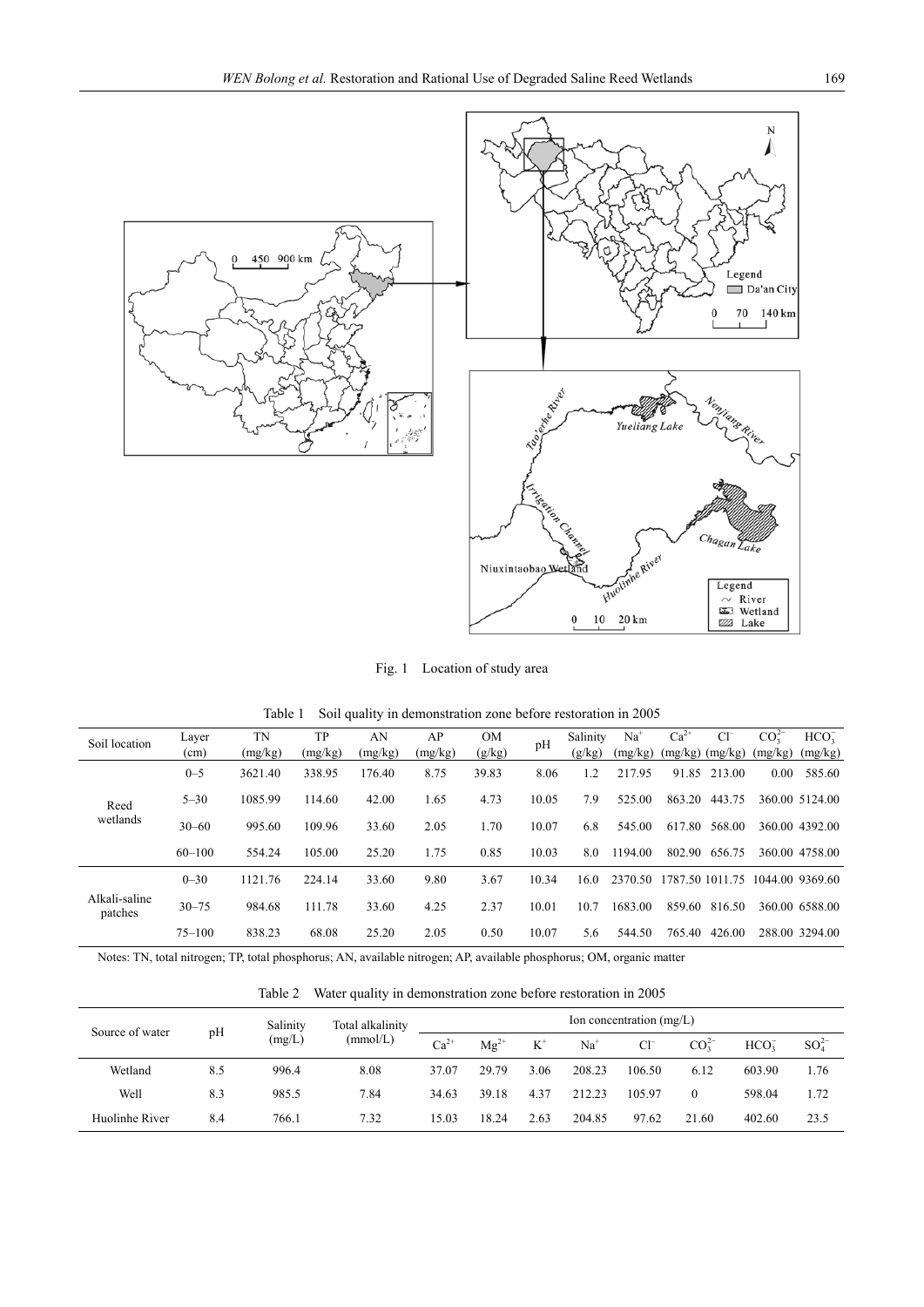pogenic changes). These adaptations proceeded in combination with the optimum design methods included in system engineering.

The design included the following major items: 1) River-diversion works and wells and dams within the wetlands to develop an irrigation and drainage system providing adequate water for reed growth; 2) plowing of reed fields, reed rhizome transplantation and fertilization to restore reed vegetation; 3) releasing crab and fish fry and allowing natural proliferation to construct a complex reed-crab/fish ecological system.

### *2.2.1 Hydrological scheme*

Water plays a prominent role in the growth and development of reeds, and water demand varies in the different stages of reed growth. Furthermore, water conditions have direct impacts on soil temperature, salinity and fertility. Water regulation is therefore the key to achieving high reed yields.

### (1) Water requirement of reed

Through a two-year reed water-requirement test, designed and implemented based on the findings of a preliminary investigation, the following results were achieved: shallow irrigation before the soil thaw in early spring could maintain soil moisture during reed germination, could increase soil temperature and meet the reeds′ demand for water and oxygen; additionally, this irrigation could wash out alkali. During the stages of reed growth, the water requirements of reeds increase as stem growth, leaf expansion, photosynthesis, respiration and transpiration increase. Therefore, sufficient water must be supplied to ensure the desired reed yield.

Reed height is the most important factor influencing reed yield. There are significant negative correlations among height, density and biomass (Table 3). The results of further research using a height-growth regression model indicated that the dates of the initiation of the height-growth peak, the peak period and the end of the growth peak were May 23, June 29 and July 26, respectively. These dates defined the most important demand period for water. Seasonal submergence of water favored an increase in the total number of rhizomes and fibrous roots, which caused an increase of reed yield. Long-term drought decreased the number of rhizomes and fibrous roots and resulted in gradual degradation of the reeds. In the presence of long-term flooding, rhizomes and fibrous roots concentrate on the soil surface, although the total number remains steady, and most

buds likewise occur on the surface and exhibit poor resistance to environment. Finally, these factors lead to decreased reed yield (Fig. 2).

Table 3 Correlation between reed-yield component factors

|               | Height                  | Stem diameter | <b>Biomass</b>         |
|---------------|-------------------------|---------------|------------------------|
| Height        |                         | 0.2045        | $0.5889**$             |
| Stem diameter |                         |               | $0.4321$ <sup>**</sup> |
| Density       | $-0.7140$ <sup>**</sup> | $-0.1432$     | $0.4765$ **            |
|               |                         |               |                        |

Note: \*\* represents statistically significant at the level of 0.01



Fig. 2 Distribution of reed rhizomes and buds with different water-submergence patterns

### (2) Irrigation and drainage system

A system of biannual irrigation and drainage was designed on the basis of the seasonal pattern of water demand by the reeds (Table 4). The irrigation quota for each growing season was  $9000-1$  2000 m<sup>3</sup>/ha. In the saline reed wetlands experiencing serious water shortage and drought in the spring, the drainage after mid-August was omitted so as to maintain a natural infiltration of water. Subsequent freezing in winter, followed by thawing in the spring of the next year, diminished the alkali levels and supplied the water needed for seedling growth.

### *2.2.2 Plant-propagation*

(1) Plowing and reed rhizome transplantation

In the degraded reed wetlands, reed rhizomes and fibrous roots were concentrated on the soil surface, the soil was compacted and poorly aerated, the activity of aerobic soil microorganisms was low, soil fertility was poor, and the reeds were short and produced low yields. Plowing or raking can improve soil structure and aeration conditions, restore fertility, and subsequently aid in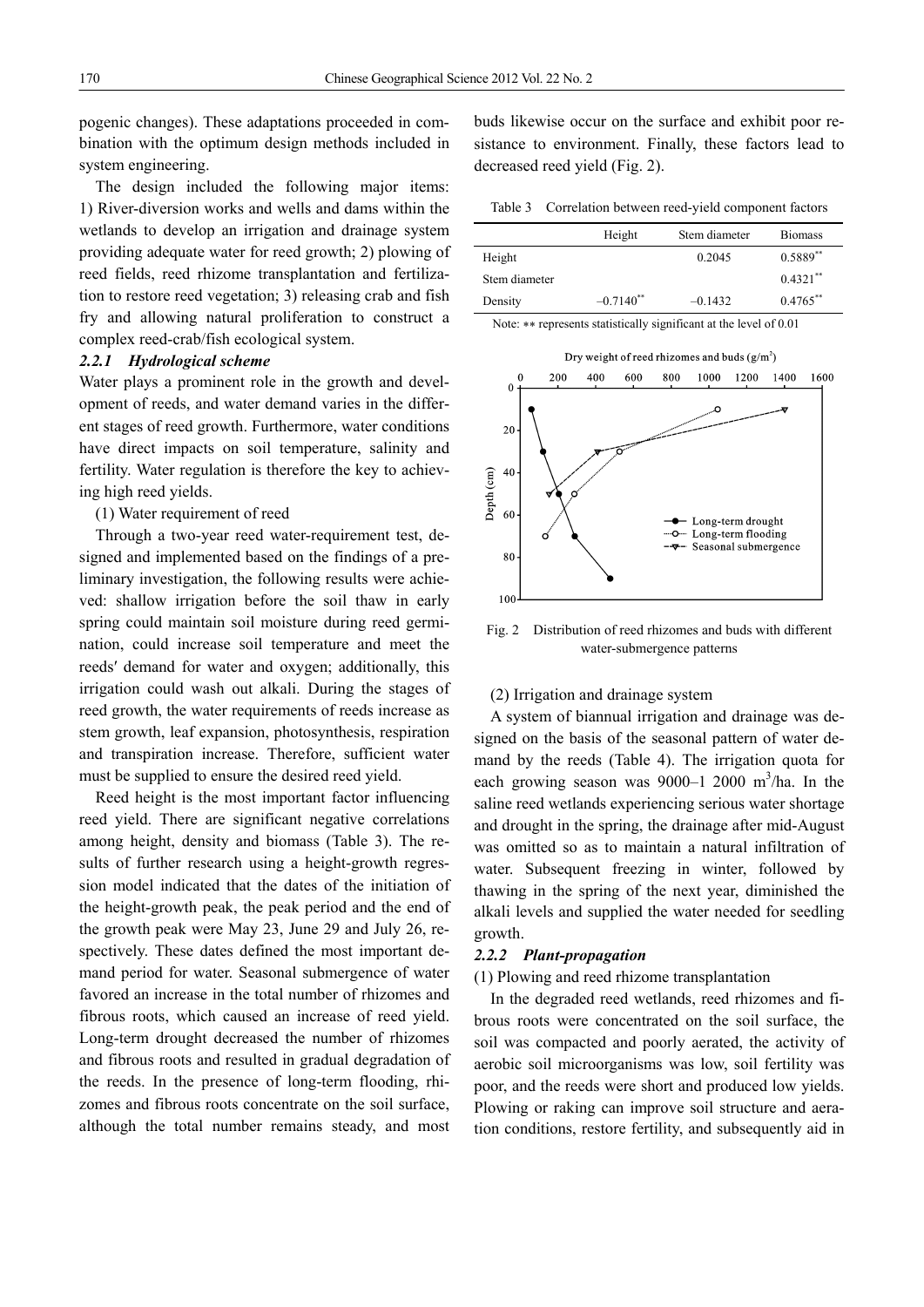| Month               |                                                   | April         |      |         | May |      | June |                                           | July |                                                              | August              |  | September. |          |  |                 |     |      |
|---------------------|---------------------------------------------------|---------------|------|---------|-----|------|------|-------------------------------------------|------|--------------------------------------------------------------|---------------------|--|------------|----------|--|-----------------|-----|------|
|                     | Earlv                                             | Mid           | ∟ate | Early   | Mid | Late |      |                                           |      | Early   Mid   Late   Early   Mid   Late   Early   Mid   Late |                     |  |            |          |  | Early           | Mid | Late |
| Development stage   |                                                   | Pre-emergence |      | Seeding |     |      |      | Growth peak                               |      |                                                              | Earing and blooming |  |            | Maturity |  |                 |     |      |
| Water level control | Spring irrigation<br>First drainage<br>$(5-8$ cm) |               |      |         |     |      |      | Summer irrigation<br>$(10-15 \text{ cm})$ |      |                                                              |                     |  |            |          |  | Second drainage |     |      |

Table 4 Arrangement of times and water depths for irrigation and drainage

Notes: Spring irrigation, to improve soil surface temperature, promote soil thaw and accelerate reed germination; first drainage, to expose field to sunlight to help break down soil organic matter and suppress marsh weed growth; summer irrigation, to promote growth during the reed growth peak; second drainage, to accelerate maturing of the mature reed stems and improve fiber quality and yield

rejuvenation, thereby promoting productivity and improving yield.

Alkali-saline patches of different sizes occurred within the degraded reed wetlands, exhibiting little reed growth; they were therefore initially restored by reed rhizome transplantation. The results of preliminary experiments showed that an effective approach for restoration is to select robust and pest-free reed seedlings (approximately 15 cm long) with rhizomes and transplant these seedlings in early May into holes (spaced 1 m apart) dug in the alkali-saline patches, transplantation is followed by compaction of the soil and irrigation. These measures can restore the reed vegetation in alkali-saline patches and can increase their survival rate to as high as 100%.

(2) Fertilization in the degraded area

Based on soil fertility background, a three-year reed fertilization experiment (1000  $m^2$  per plot) designed with two factors (nitrogen and phosphorus) and three levels was implemented in the study area. The results demonstrated a linear positive correlation of nitrogen application with reed height, density and yield over a given range of nitrogen values. The proposed optimal fertilization regime for the steady overproduction of reeds was determined to be the application of nitrogen (N) at 297.0 kg/ha and phosphate  $(P_2O_5)$  at 66.6 kg/ha. All fertilizer should be used as basal nutriment with long-lasting coating in deep soil.

#### *2.2.3 Reed-crab/fish compound system*

Reed wetlands can provide food resources for fish and crabs. Conversely, fish and crabs can help to control pests and weeds vying for space with reeds. The feces of fish and crabs also serve as fertilizer, and their feeding activity can loosen soil, promoting reed rhizome development. Many kinds of submerged plants can also furnish good breeding sites for fish and crabs and provide shelter from predators.

# (1) Breeding crabs in reed wetland

Stocking design: Based on the natural abundance of

food in the reed wetland, the initial crab stocking level was determined under the assumption of no additional bait. The estimated production potential of the crabs in reed wetland was approximately 340 kg/ha, and the target yield was set at 120 kg/ha. Crab-seeding density was set at 13 kg/ha, with an average initial weight of approximately 7 g per crab.

Acclimation to enhance crab viability: To facilitate their survival in the carbonate-rich water in the study area, crabs were placed into nylon bags with little holes, set on the shore and then gradually moved to deeper water. Approximately six hours later, the crabs were slowly released into the water. A plastic wall was erected to prevent their escape.

(2) Breeding fishes in reed wetland

Ring ditches, fishways and ponds were created for fish habitat and overwintering. Ring ditches around the reed wetland played three roles: First, they expanded the space for fish activity, feeding and habitat and helped improve water temperature and increase dissolved oxygen, promoting the proliferation of their natural food; second, they allowed for the early release of fish and thereby extended their growing time; third, they increased water storage and thereby avoided a shortage of water and oxygen in early spring. Fish-overwintering pools were excavated at the end of the ring ditches to provide habitat for fish after the autumn drainage.

Structural design for fish fry release: 1) Natural proliferation: fish fry were introduced with the irrigation water from the Tao′erhe and Huolinhe rivers to restore these aquatic communities; 2) Release according to a designed scheme: Following natural recovery, a design for fry release increased the recovery rate of fish stocks in reed wetlands and thus promoted efficiently optimized aquatic communities. The polyculture of a variety of fishes that feed on plankton, suspended microorganisms, organic debris and other natural bait and do not compete with crabs for food can help prevent an over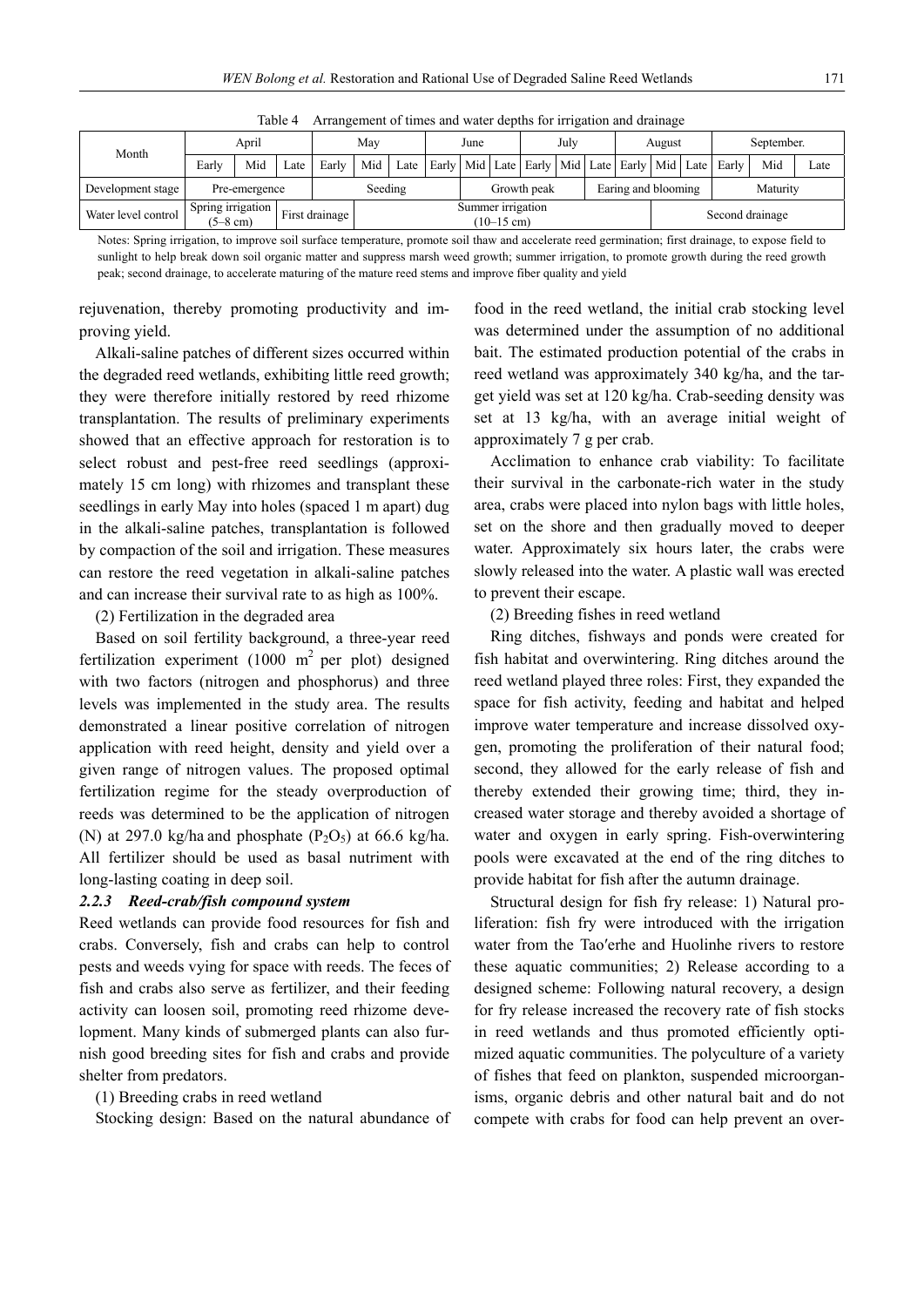abundance of plankton and can also purify the water. However, fishes that compete with crabs for benthos should not be bred, e.g., carp (*Cyprinus carpio*), crucian carp (*Carassius auratus*), and herring (*Mylopharyngodon piceus*). The fishes released into the restored reed wetlands (RRW) included silver carp (*Hypophthalmichthys molitrix*), bighead carp (*Aristichthys nobilis*), scherzeri (*Siniperca scherzeri Steindacher*), catfish (*Silurus asotus*), grass carp (*Ctenopharyngodon idellus*), and others. The average amount of fry released was approximately 20 kg/ha. The size of the fry released was 100–150 g per fish. Grass carp can not be bred in excessively large numbers because they undermine reed growth.

# *2.2.4 Ecosystem monitoring*

To better understand the improvement of the restored reed wetlands on condition regulation, water purification, primary productivity and biodiversity, ecosystem monitoring in the restored reed wetlands and alkali-saline patches was performed as follows:

(1) Temperature and humidity

Soil temperature at different depths, air temperature and relative humidity at several heights were monitored every 3 hours over a continuous 24 hours period in the restored reed wetlands and alkali-saline patches from 9 to 10 June, 2006, 25 to 26 August, 2006, and 7 to 9 August, 2007. Equipments used included psychrometers (DHM2, China), maximum-minimum thermometers (WQG-13, WQY-18, China), curved soil thermometers (WQG-16, China), stemmed earth thermometers (WQG-14, China) and remote-measuring thermohygrographes (FYTH2, China).

(2) Evapotranspiration of reed wetland

Evapotranspiration monitoring can help to analyze the water need of reed. During the reed growth period from June to October, cylinders  $(1 \text{ m} \times 1 \text{ m})$  were transplanted into reed beds, and these cylinders were different in the amount of vegetation coverage. The cylinders were set up in restored wetland, and the water level was monitored daily to calculate the evapotranspiration rate.

(3) Water-quality of restored reed wetlands

Water quality monitoring was performed monthly at the entrance, center and outlet of the wetland during the reed growth period from June to October, 2010.

(4) Determination of reed photosynthetic capacity

In August, 2010, the LI-6400XT (LED red and blue light  $(800 \text{ \mu} \text{mol}/(\text{m}^2 \cdot \text{s}))$ ; Licor, USA) photosynthesis system was used to monitor the net photosynthetic rate

(Pn), transpiration rate (Tr), stomatal conductance (Gs) and intercellular  $CO<sub>2</sub>$  concentration (Ci) of reeds in the restored reed wetlands and alkali-saline patches.

(5) Biodiversity in reed wetland

The diversity of aquatic animals was investigated when fishes and crabs were harvested in the autumn from 2006 to 2009. A species-diversity index (the Shannon-Weaver index) was used for assessing biodiversity (Shannon, 1948). The Jaccard similarity coefficient was used to compare the biodiversity before and after restoration. Simultaneously, the monitoring for migratory birds was performed.

# *2.2.5 Experimental site construction*

In accordance with the overall design, the engineering, agronomic and biological measures were implemented step by step. A 21-km irrigation diversion channel and its supporting subengineering infrastructure were constructed under a regional water-resource-management policy that included reservoirs, rivers and wetlands. The reed wetlands were divided into four districts according to their terrain, and four sluices and three wells (50–60 t/h output) were built in the wetlands to improve the irrigation and drainage system. Ring channels (10.0 m wide, 1.5 m deep, with a total length of 3400 m) were dug around the reed wetlands for fish culture, and a water pond  $(6000 \text{ m}^2 \text{ and } 3.0 \text{ m} \text{ deep})$  was dug at the intersection of the channels to hold overwintering fish. After the engineering construction was performed, the reed fertilization, reed water-requirement tests, vegetationrestoration tests and rational stocking of fishes and crabs were implemented.

# **3 Results and Analyses**

### **3.1 Economic efficiency**

With the implementation of engineering techniques, agronomic and biological measures, the actual reed yield in the study area increased significantly. Reed basal diameter and height almost doubled with the spring irrigation, and the reed yield increased by 3.8 times in 2006 (Table 5). Reed production was up to 11 188.5–12 501.0 kg/ha in the area with fertilization, and yield increased by 79.2% with the application of nitrogen (N) and 100.2% with phosphrous fertilization  $(P_2O_5)$ in 2006 (Fig. 3). The input/output ratio of nitrogen and phosphrous fertilization were 1∶10.8 and 1∶8.3. The overall yield of reeds in the restored wetland increased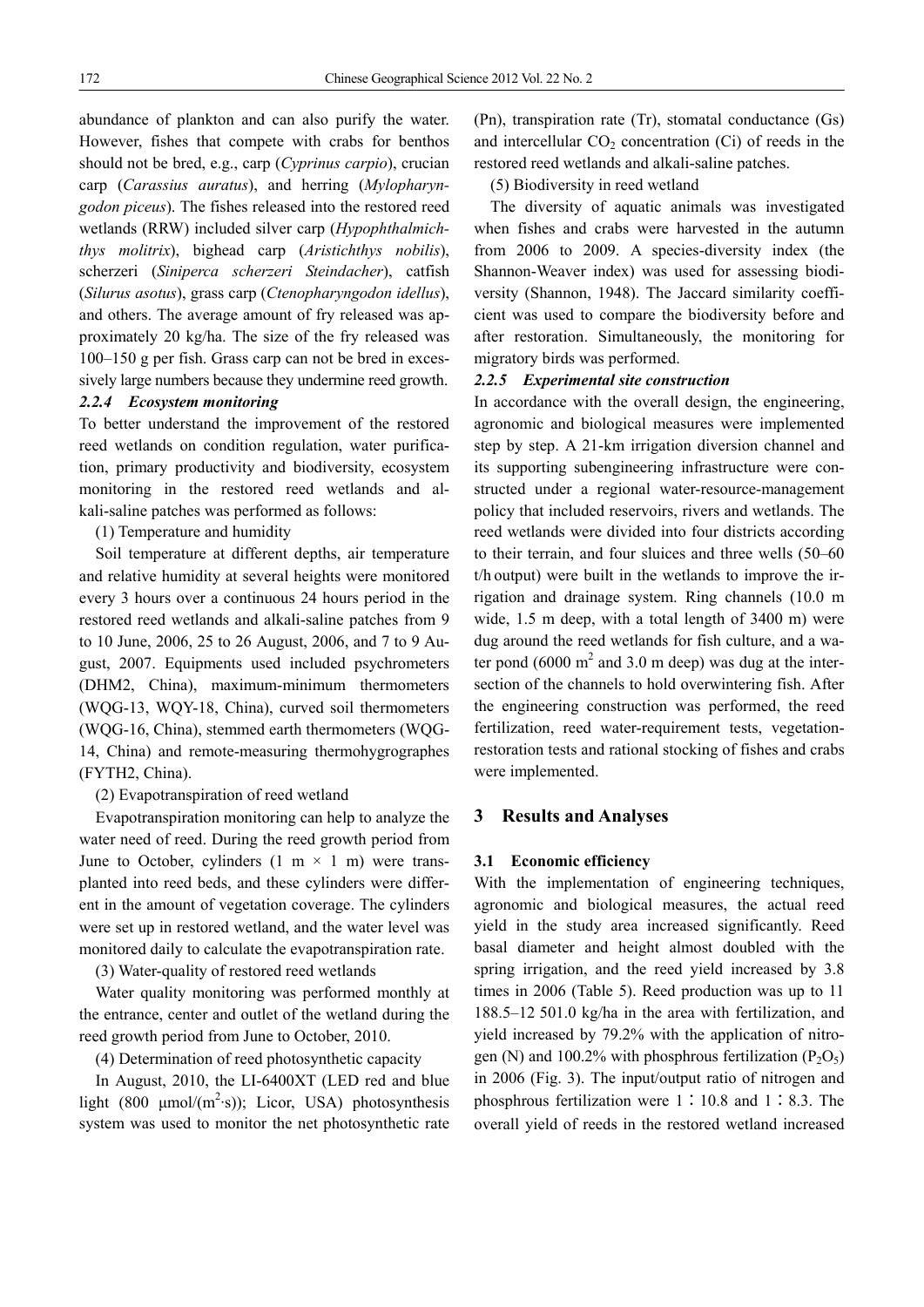by 20.9 times, from 0–350 t/yr (before degradation) to 7000 t/yr (after restoration for a year) in 2009 (Table 6).

The breeding of fish and crabs significantly improved the economic benefits (Table 7). In October, 2006, the average weight of crabs was up to 120 g, and the total crab production was 9500 kg, with a corresponding economic benefit of 154 000 yuan (RMB). In 2007, the production of crabs was improved by additional production, because some local farmers started to breed crabs in the restored reed wetland with the technique popularization, the total crab yield increased to 47 200 kg, with the economic benefit of 434 000 yuan. In 2008, the general benefit of crabs increased to 247 000 yuan. In addition, fish yield was up to 6000 kg in 2006, and the economic benefit is 54 000 yuan.

# **3.2 Vegetation productive capacity**

50

 $\theta$ 

 $\overline{N}$ 

 $P_2O_5$ 

 $CK$ 

As shown in Table 8, the density, height, basal diameter and other morphological indicators of reed growth in the wetland significantly increased after 2005. The fiber content and length reached or exceeded the characterization of reed before degradation. In 2008, the reed coverage in the demonstration area was almost up to 100%, and the reed density in the alkali-saline patches that previously lacked vegetation had recovered to 30– 60 plant/ $m^2$ .

Determination of photosynthetic capacity also further demonstrated the superiority of reed growth potential in restored reed wetlands (Fig. 4). In the restored reed wetland, the net photosynthetic rate, stomatal conductivity, intercellular  $CO<sub>2</sub>$  concentration and transpiration rate of reed all were better, while in the alkali-saline patches, the reed growth potential was lower for the worse ecological environment, with the values of 48.9%, 29.1%, 83.1% and 39.9% of those in the restored reed wetland, respectively.

### **3.3 Functional recovery of local climate regulation**

The results of several successive monitoring showed that the temperature of the restored reed wetlands was lower than that of the alkali-saline patches during the day, owing to the regulation of water and the covering of lush vegetation, and the maximum ground temperature was lower than the dry alkali-saline patches by 13.8℃, but the temperature was slightly higher than the alkali-saline patches temperature during the night, the minimum ground temperature was higher than the alkali-saline patches temperature by 1.7℃. The daily average temperature of ground surface and soil at different depths in the restored reed wetlands was lower than the values of alkali-saline patches by 1.7–3.7℃(Table 9).

The air temperature near the ground surface depends

4000

2000

 $\mathbf{0}$ 

 $\overline{\mathbf{N}}$ 

 $P_2O_5$ 

**CK** 



N: nitrogen fertilization; P<sub>2</sub>O<sub>5</sub>: phosphrous fertilization; CK: control check

 $P.O.$ 

N

**CK** 

100

 $\Omega$ 

Fig. 3 Growth and yield of wetland reeds with fertilization in 2006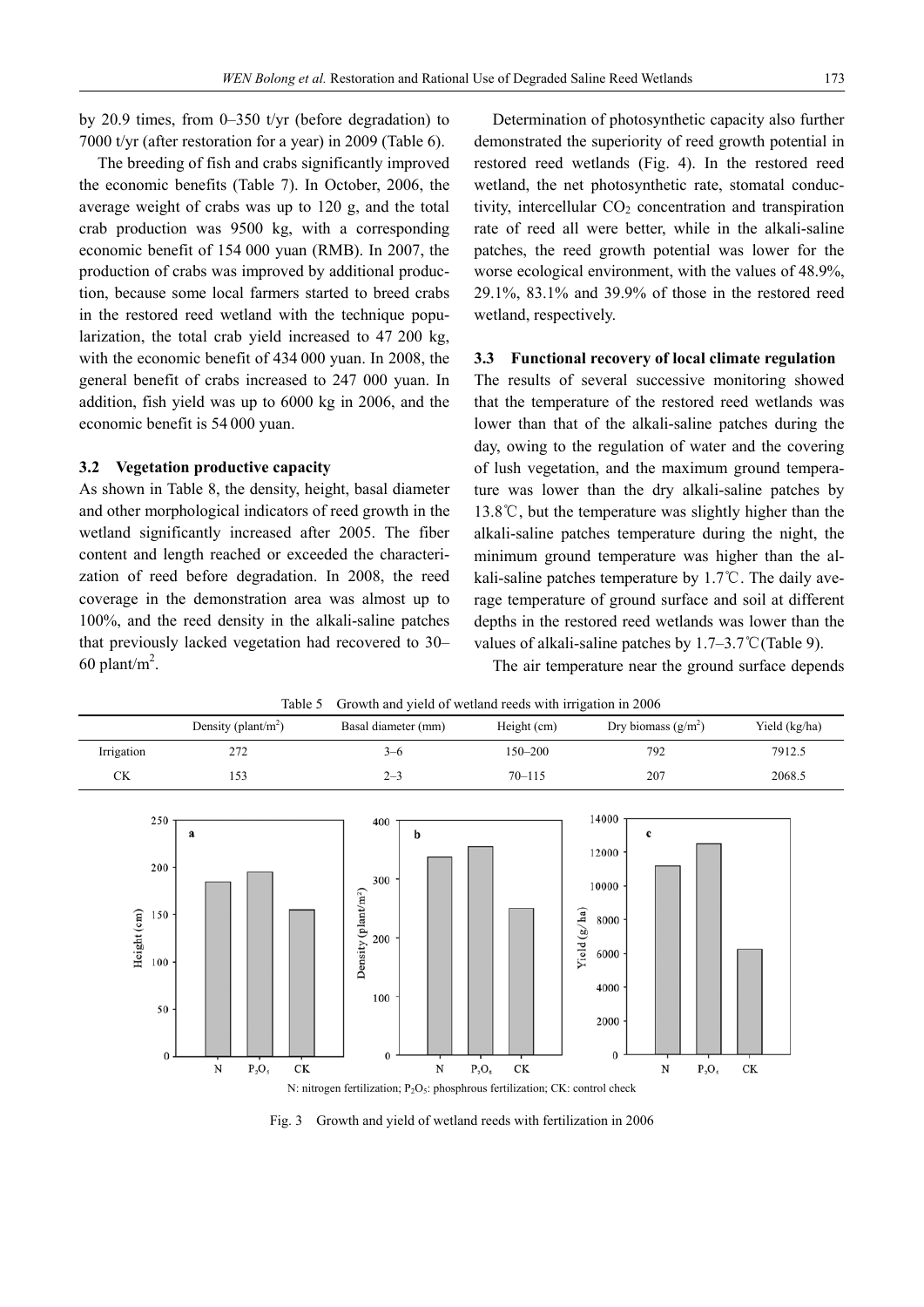Table 6 Economic-benefit of reed crop in 2009

| Yield | Selling price | Input    | Total output          | Net benefit           |
|-------|---------------|----------|-----------------------|-----------------------|
| (t)   | (vuan/t)      | (yuan/t) | $(10^6 \text{ vuan})$ | $(10^6 \text{ vuan})$ |
| 7300  | 480.0         | 220.0    | 3.504                 | 1.898                 |

Note: Input includes the cost of irrigation, harvest, packing, transportation, *etc*.

Table 7 Economic benefit of fish and crab breeding in restored reed wetlands in study area

| Year | Main<br>product | Area (ha)    | Total yield<br>(kg) | Total benefit<br>$(106$ yuan) |
|------|-----------------|--------------|---------------------|-------------------------------|
| 2006 | Fish            | 60           | 6000                | 5.4                           |
|      | Crab            | 100          | 9500                | 15.4                          |
| 2007 | Crab            | $420(320^*)$ | 47200               | 43.4                          |
| 2008 | Crab            | $640(540^*)$ | 39000               | 24.7                          |

Note: \*, the area turning experiment achievements into mass production

on the radiation balance, surface temperature, evapotranspiration and turbulent exchange intensity. Due to the shallow water cover, solar radiation reduction by vegetation, and large amount of evaporative heat loss, the air temperature above the restored reed wetlands was lower than that over the alkali-saline patches. As shown in Fig.  $5(a)$ , in June 9–10, the air temperature at 150 cm above ground in the restored reed wetlands was 20.2℃, lower than that in the alkali-saline patches 3.3℃ at 14:00. However, in night, the air temperature at 20 cm above ground in the restored reed wetlands was 15.6℃, higher than that in the alkali-saline patches 1.2℃ at 2:00.

The average relative air humidity in restored reed wetlands was higher than that in the alkali-saline patches

| Year | Density<br>$(\text{plant/m}^2)$ | Height<br>(cm) | Basal diameter<br>(mm) | Dry weight<br>(g/plant) | Fiber content<br>$(\% )$ | Fiber length<br>(mm) |
|------|---------------------------------|----------------|------------------------|-------------------------|--------------------------|----------------------|
| 2001 | 44                              | 37             | 1.9                    | 2.8                     | 27.6                     | 1.04                 |
| 2006 | 78                              | 118            | 4.3                    | 14.1                    | 43.7                     | 1.27                 |
| 2007 | 88                              | 149            | 4.7                    | 13.7                    | 42.2                     | 1.34                 |
| 2008 | 97                              | 173            | 3.9                    | 13.2                    | 39.8                     | 1.30                 |





ASP: alkali-saline patches; RRW: restored reed wetlands; different letters in insets indicate significant differences (*P* < 0.05) among habitats

Fig. 4 Net photosynthetic rate  $(Ph)$  (a), stomatal conductance  $(Gs)$  (b), intercellular  $CO_2$  concentration  $(Ci)$  (c) and transpiration rate (Tr) (d) of reeds in restored reed wetlands and alkali-saline patches

|  |  | Table 9 Soil temperature at different depths in restored reed wetlands and alkali-saline patches $(\mathcal{C})$ |  |  |
|--|--|------------------------------------------------------------------------------------------------------------------|--|--|
|  |  |                                                                                                                  |  |  |

|                            |                | Restored reed wetlands |                 | Alkali-saline patches |                 |                 |  |  |
|----------------------------|----------------|------------------------|-----------------|-----------------------|-----------------|-----------------|--|--|
|                            | $0 \text{ cm}$ | $10 \text{ cm}$        | $20 \text{ cm}$ | $0 \text{ cm}$        | $10 \text{ cm}$ | $20 \text{ cm}$ |  |  |
| Temperature at 5:00        | 15.5           | 16.1                   | 15.9            | 15.7                  | 16.6            | 17.5            |  |  |
| Temperature at 14:00       | 26.5           | 17.6                   | 16.7            | 36.5                  | 23.0            | 18.9            |  |  |
| Daily average temperature  | 19.1           | 16.9                   | 16.4            | 22.8                  | 19.1            | 18.1            |  |  |
| Maximum ground temperature | 27.7           |                        |                 | 41.5                  |                 |                 |  |  |
| Minimum ground temperature | 13.8           |                        |                 | 12.1                  |                 |                 |  |  |

Notes: Monitoring time is June 9–10, 2006; the depth of water in the reed wetlands is 30 cm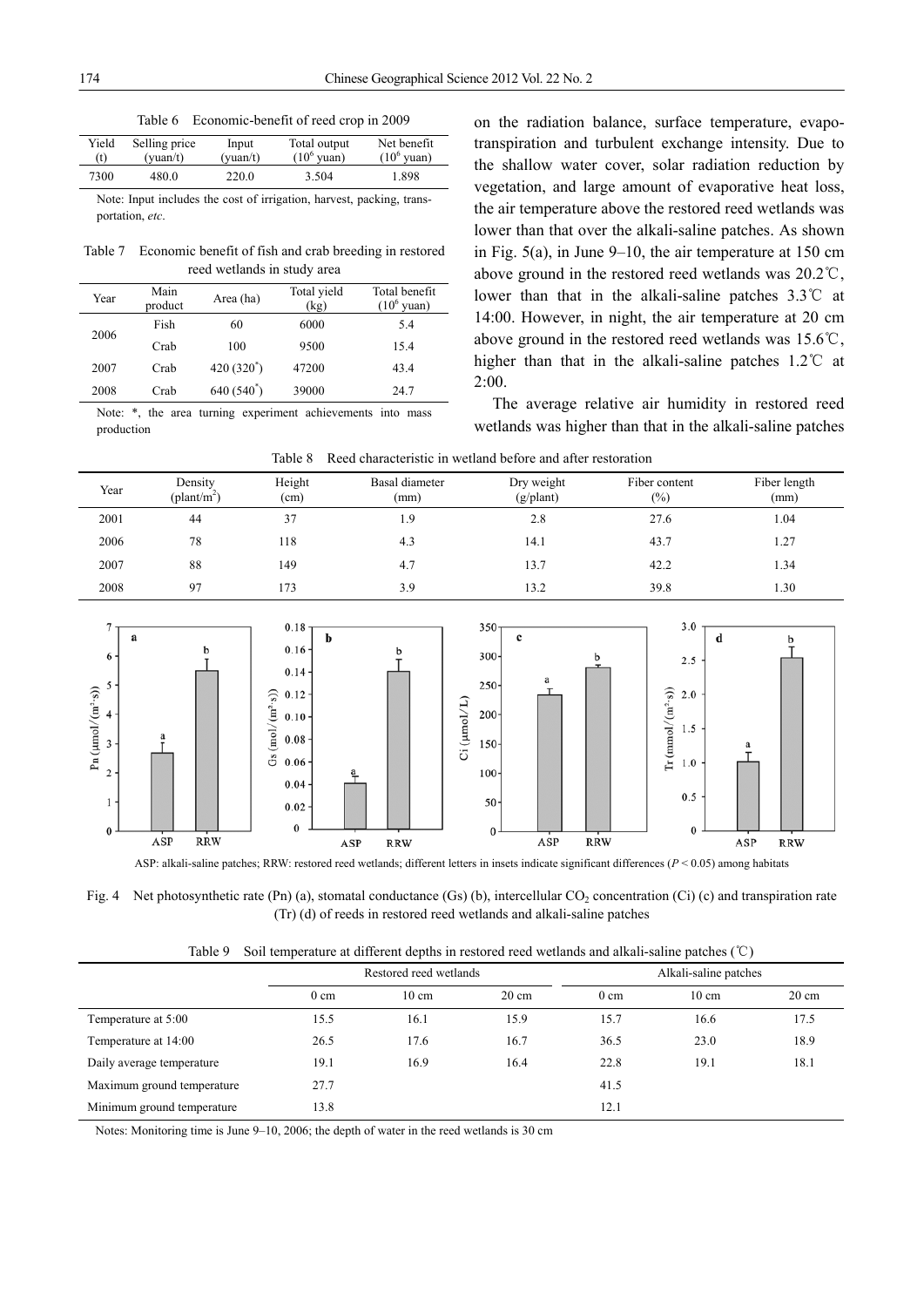

Fig. 5 Air temperature (a) and relative humidity (b) at different heights in restored reed wetlands and alkali-saline patches

in the most time of one day (Fig. 5b), especially in the diurnal hours with sunlight, the air above the alkali-saline patches was drier, the relative air humidity was lower than restored reed wetlands 16.1% at 14:00 and 22.4% at 17:00. The variation range of average relative air humidity in restored reed wetlands also was smaller.

### **3.4 Functional recovery of water purification**

The water-purification capacity of reed wetlands has been confirmed by many studies, and the results show that the flow of water containing toxins and impurities slows down in wetlands and that pollutants, suspended solids and nutrients are adsorbed, degraded and precipitated so that potential contaminants become resources (Albuquerque *et al*., 2009; Yi *et al*., 2010). The water-purification capacity of restored wetland ecosystems is an important indicator of wetland restoration. For July 2010, the results of water-quality monitoring at the water entrance, center and outfall in the restored reed wetlands showed that the restored reed wetlands could remove impurities with high efficiency (Table 10). The removal rates of total nitrogen (TN) and total phosphorus (TP) increased more than 75%, and that of CODcr was up to 86%. The salinity reduction was also very significant. The removal rates of  $Na<sup>+</sup>$  and Cl<sup>–</sup> were more than 85%, and the removal rate of  $HCO_3^-$  was 68.48%. The water-purification capacity of wetland depends on the size, the type and number of wetland organisms. The increase of wetland vegetation cover and soil microbial numbers and activity resulting from wetland restoration can thus improve the water-purification capacity of the wetland.

### **3.5 Biodiversity**

A survey in autumn and winter of 2008 showed that the wetland was once again occupied by all naturally occurring fish (except for variegated minnow (*Phoxinus czekanowski* Dybowski), dog-head minnow (*Gobio cynocephalus* Dybowski) and Amur weatherfish (*Misgurnus mohoity*)), and three kinds of shrimp. The community-similarity index was used to compare the shrimp and fish communities before and after the restoration in the degraded reed wetlands. The Jaccard similarity coefficient of the shrimp populations was 1.00, and the population-similarity coefficient for the fish was 0.69. The population density of aquatic communities increased in the restored reed wetlands. It indicated that

| Sample site          | TN    | TP    | $NO3-N$  | $NH_4$ <sup>+</sup> -N | CODer  | $Na+$  | $SO_4^{2-}$ | CO <sub>3</sub> <sup>2</sup> | HCO <sub>3</sub> | $Cl^-$ |
|----------------------|-------|-------|----------|------------------------|--------|--------|-------------|------------------------------|------------------|--------|
| Entrance             | 6.32  | 0.10  | 0.09     | 0.54                   | 139.55 | 781.37 | 60.39       | 86.40                        | 1077.50          | 862.22 |
| Center               | 1.11  | 0.01  | 0.11     | 0.11                   | 38.50  | 82.29  | 3.41        | 0.00                         | 304.51           | 100.54 |
| Outfall              | l.35  | 0.02  | 0.10     | 0.07                   | 43.31  | 84.73  | 5.23        | 0.00                         | 339.65           | 126.10 |
| Removal rate $(\% )$ | 78.64 | 76.77 | $-20.00$ | 86.37                  | 68.96  | 89.16  | 91.33       | 100.00                       | 68.48            | 85.37  |

Table 10 Water quality in restored reed wetlands (mg/L)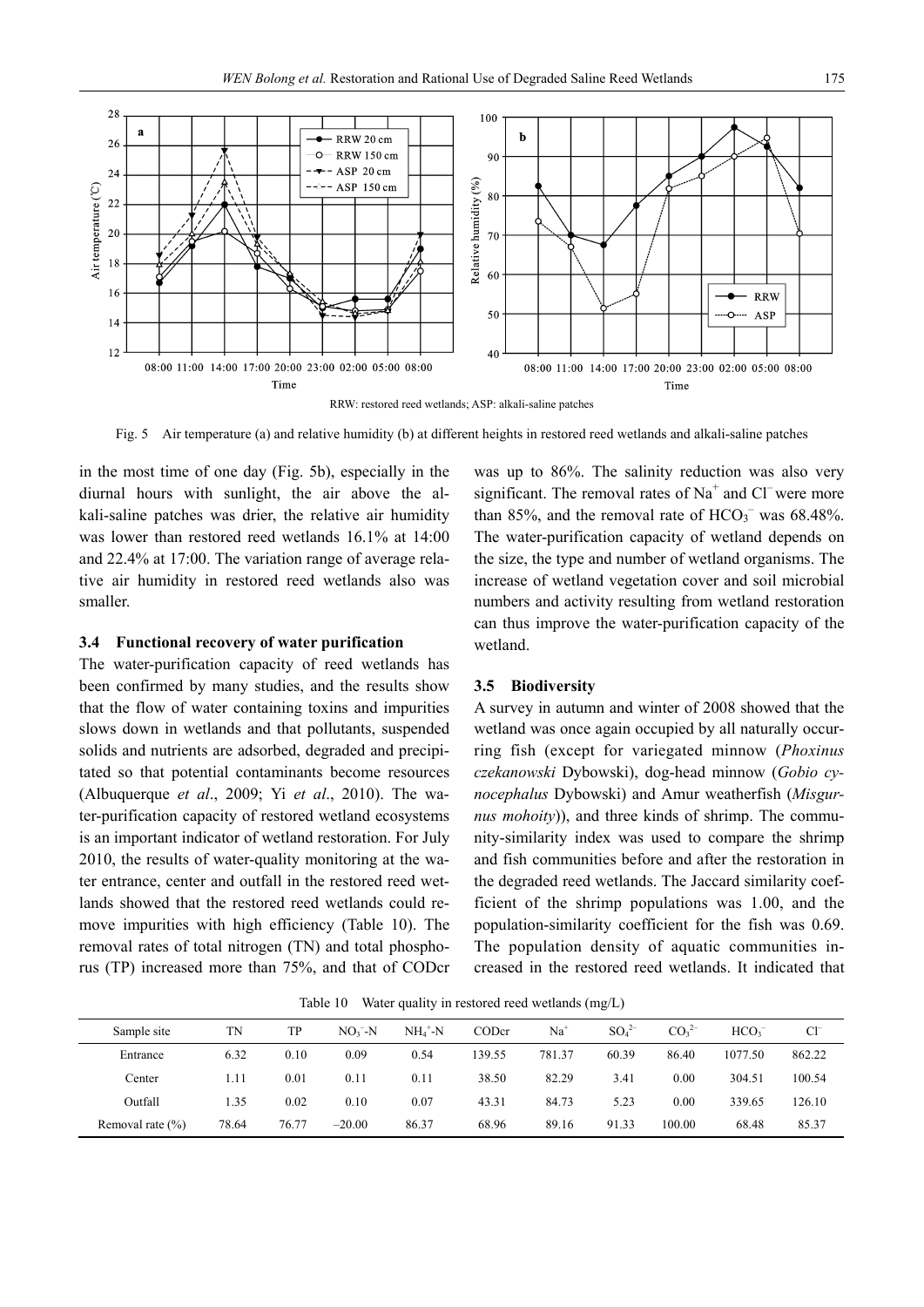community structure had been optimized. The restored reed wetlands was occupied by 18 species of fishes (13 of these species were natural fishes) belonging to three orders, six families, and seventeen genus. The Shannon-Weaver index of fish increased to 5.48. and the Shannon-Weaver index of shrimp was up to 3.71.

In addition, in the recovery area, the size of the reed wetland and the diversity of vegetation increased, so that birds had adequate food and the conditions of the bird habitats were likewise improved. Some rare and endangered bird species can also be found in the region. The most prominent species found were red-crowned cranes (*Grus japonensis*), grey cranes (*Grus grus*), black-winged stilt (*Himantopus himantopus*), greyheaded lapwing (*Vanellus cinereus*), black-browed reed warbler (*Acrocephalus bistrigiceps*), common pochard (*Aythya ferina*), and others. The species and numbers of birds in the wetland both increased significantly. In contrast, no birds remained in the unrecovered alkali-saline patches for long periods.

### **4 Conclusions**

Ecological restoration and ecological engineering were applied to design and restore a degraded saline wetland in the western Songnen Plain of China with the aim of sustainable utilization. The improvement of water, soil and other nonbiological environmental components is important for achieving degraded saline wetland restoration and reconstruction. The perfect surface-water exchange system can fully eliminate salt and reduce alkalinity, high fertility and good soil physical and chemical properties can ensure the success of vegetation restoration, and manual transplantation and breeding promotion can improve the recovery of vegetation, so the combination of engineering and agricultural practices is an effective way to restore degraded wetland.

The complex reed-fish/crab ecological system is an ecologically based, environmentally friendly and highly efficient approach for restoring and making rational use of degraded saline wetlands. This approach is suitable for various restored reed wetlands in the Songnen Plain and provides an example useful for other wetland restoration and utilization.

### **References**

Albuquerque A, Arendacz M, Gajewska M *et al*., 2009. Removal

of organic matter and nitrogen in an horizontal subsurface flow (HSSF) constructed wetland under transient loads. *Water Science and Technology*, 60(7): 1677–1682. doi: 10.2166/wst. 2009.548

- Carubelli G, Fanelli R, Mariam G *et al*., 2007. PCB contamination in farmed and wild sea bass (*Dicentrarchus labrax* L.) from a coastal wetland area in central Italy. *Chemosphere*, 68(9): 1630–1635. doi: 10.1016/j.chemosphere.2007.04.004
- Cui B S, Yang Q C, Yang Z F *et al*., 2009. Evaluating the ecological performance of wetland restoration in the Yellow River Delta, China. *Ecological Engineering*, 35(7): 1090–1103. doi: 10.1016/j.ecoleng.2009.03.022
- Erwin K L, 2009. Wetlands and global climate change: The role of wetland restoration in a changing world. *Wetl Wetlands Ecology and Management*, 17(1): 71–84. doi: 10.1007/s11273- 008-9119-1
- Gibbs J P, 2000. Wetland loss and biodiversity conservation. *Conservation Biology*, 14(1): 314–317. doi: 10.1046/j.1523-1739. 2000.98608.x
- Gong P, Niu Z G, Cheng X *et al*., 2010. China′s wetland change (1990–2000) determined by remote sensing. *Science China-Earth Sciences*, 53(7): 1036–1042. doi: 10.1007/s11430-010- 4002-3
- Hopfensperger K N, Engelhardt K A M, Seagle S W, 2006. The use of case studies in establishing feasibility for wetland restoration. *Restoration Ecology*, 14(4): 578–586. doi: 10.1111/ j.1526-100X.2006.00169.x
- Jenkins G A, Greenway M, 2007. Restoration of a constructed stormwater wetland to improve its ecological and hydrological performance. *Water Science and Technology*, 56(11): 109–116. doi: 10.2166/Wst.2007.754
- Ji G D, Sun T, Zhou Q X *et al*., 2002. Constructed subsurface flow wetland for treating heavy oil-produced water of the Liaohe Oilfield in China. *Ecological Engineering*, 18(4): 459–465. doi: 10.1016/S0925-8574(01)00106-9
- Li E H, Liu G H, Li W *et al*., 2008. The seed-bank of a lakeshore wetland in Lake Honghu: Implications for restoration. *Plant Ecology*, 195(1): 69–76. doi: 10.1007/s11258-007-9299-4
- Miller R L, Fujii R, 2010. Plant community, primary productivity, and environmental conditions following wetland re-establishment in the Sacramento-San Joaquin Delta, California. *Wetlands Ecology and Management*, 18(1): 1–16. doi: 10.1007/s11273- 009-9143-9
- Mitsch W J, Gosselink J G, 2007. *Wetlands* (*4th ed.*). New York, USA: John Wiley & Sons, Inc.
- Mitsch W J, Wang N M, 2000. Large-scale coastal wetland restoration on the Laurentian Great Lakes: Determining the potential for water quality improvement. *Ecological Engineering*, 15(3–4): 267–282. doi: 10.1016/S0925-8574(00)00081-1
- Moreno-Mateos D, Comin F A, 2010. Integrating objectives and scales for planning and implementing wetland restoration and creation in agricultural landscapes. *Journal of Environmental Management*, 91(11): 2087–2095. doi: 10.1016/j.jenvman.2010.